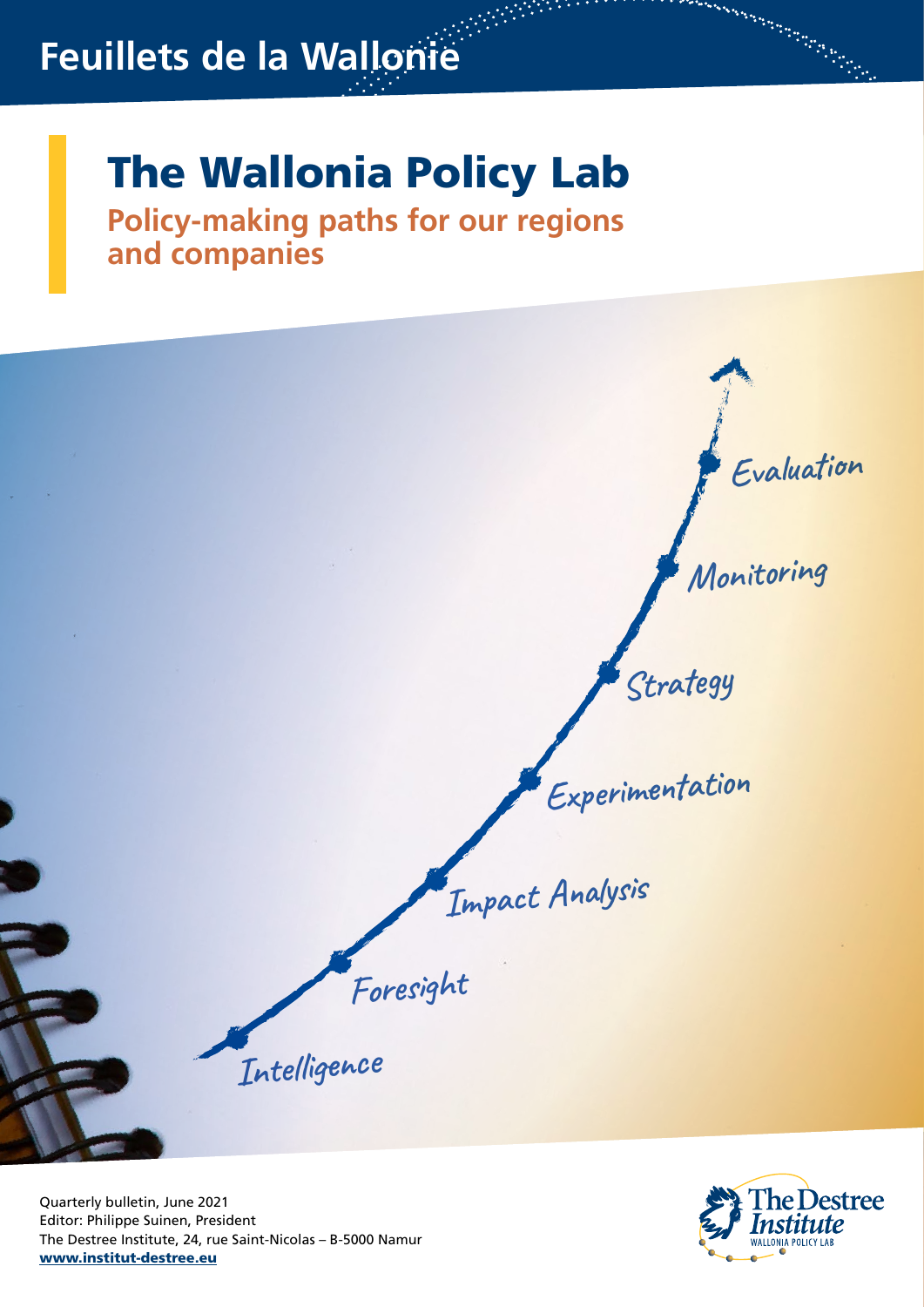# What is the role of the Wallonia Policy Lab?

The Policy Lab is an innovation laboratory geared<br>towards designing and implementing collective, public and entrepreneurial policies. We prepare, develop, evaluate and test strategic programmes and actions to achieve specific goals.

The Wallonia Policy Lab takes its inspiration from the European network of policy labs, and from the European Commission's Policy Lab (the *EU Joint Research Centre*), which fosters interaction between foresight, behavioural insights and design thinking.

The Wallonia Policy Lab is part of The Destree Institute and is supported by its Independent Regional

Foresight Unit (CiPré). Our aim is to help make initiatives in Wallonia and Europe more effective and relevant at each stage of their strategic implementation. We provide entrepreneurs and policymakers with conceptual, methodological, and operational support so that they can design and implement innovative policies.

We maintain our position as a leading innovator by ensuring that we devote 30% of our time to research and development. In keeping with the non-profit making philosophy of The Destree Institute, our aim is to disseminate a new type of governance culture based on evaluation and anticipation.

### What does the Wallonia Policy Lab have to offer?

he Wallonia Policy Lab brings together a multidisciplinary team to support your initiatives. Our services include identifying the challenges faced by your organisation and helping you to understand the stakeholder structure within which your project will be rolled out. Our team can also play a facilitating role in this context to help the project run smoothly. The Policy Lab assists you with collective intelligence

activities covering foresight, anticipation, deliberative democracy, policy impact prior analysis and ex-ante or ex-post evaluation. Using economic and regional development tools, we enhance your organisational capacity and help you undertake the necessary steps to complete your project successfully.

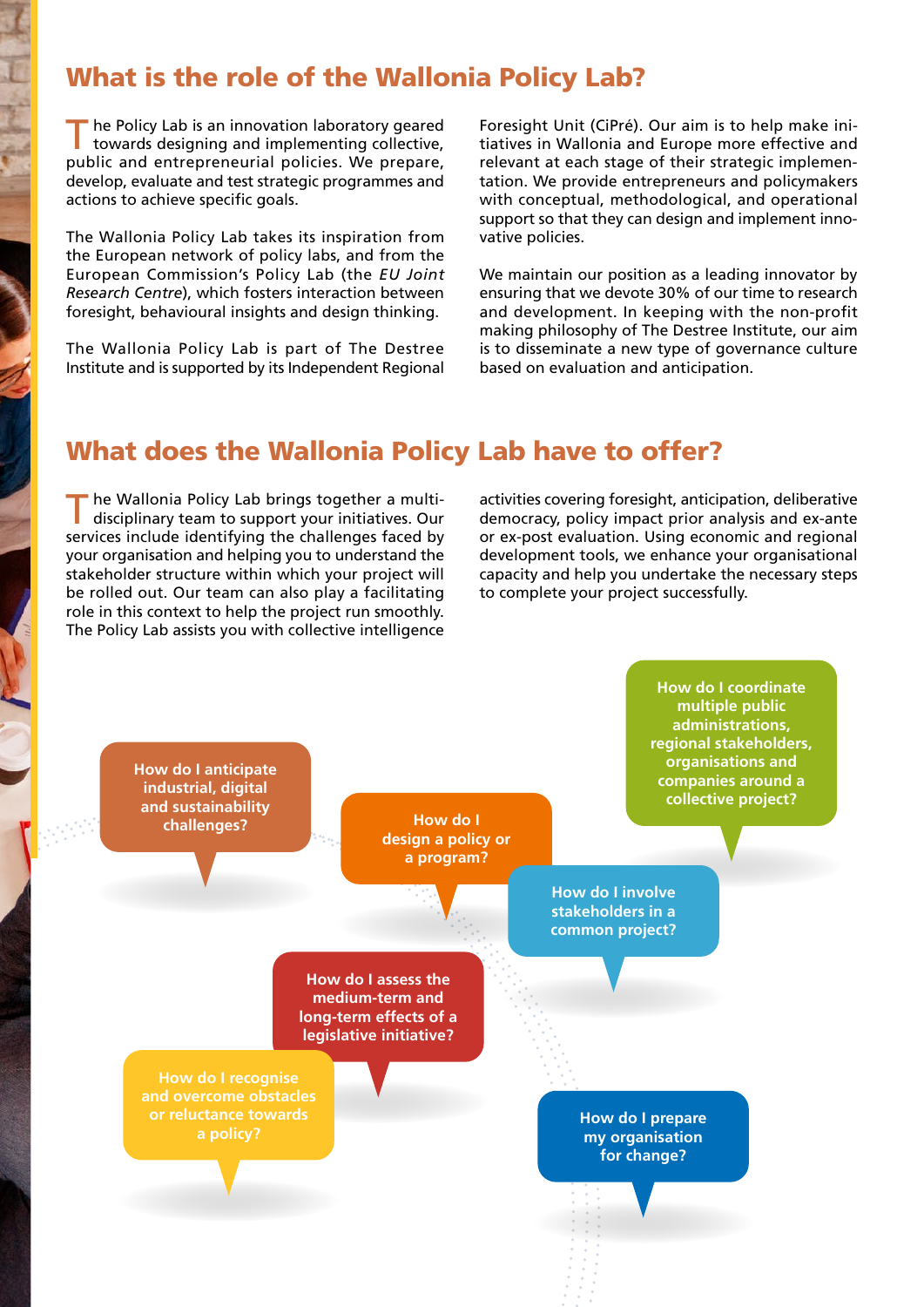# Who would benefit from our services?

- Companies and private organisations involved in their societal environment
- Public organisations and administrations
- Provincial and local authorities
- Governments and ministers
- International organisations



Union wallonne des Entreprises (Wallonia Federation of Companies): methodological support and facilitation for the *Odyssée 2068* (2018-2021) foresight initiative



Government of Wallonia: activating and monitoring the Wallonia Foresight Mission 22; analysing global macro-trends and challenges for Wallonia (2020-2021)

> *Vallonie* ritoire

Wallonia Territorial Intelligence Platform, in partnership with the Territorial Development Department of the Wallonia Public Service: contributed to sustainable and attractive development of the region; investigated new, multilevel, governance practices



Regional Development Agency IDEA (Cœur du Hainaut): momentum foresight exercise with stakeholders and preparation of impact prior analysis as part of the FEDER programme 2021-2027 (2020-2021)



NGO SOS Faim: foresight exercise on international cooperation in agriculture and food systems for 2060





Province of Walloon Brabant, Department of Territorial Development: economic development scenarios (2018-2020)



Government of Luxembourg, Ministry of Sustainable Development and Territorial Development: supported the creation of the foresight vision and implemented the operational strategy for the territorial development scheme for the Greater Region (2018-2020)



Bundesamt für Statistik – Swiss Federal Office for Statistics, Neuchâtel: *Foresight studies: foundations, scenarios, models and data* (2018)



Public Service of Wallonia: supported two DGO5 departments (Local Authorities and Social Action), co-constructed a vision for 2040 and some strategic priorities for achieving it in order to prepare the future multi-annual administration contract (2017)



Parliament of Wallonia: *support for the foresight citizen panel «Investing in our Youth»*; assisted with the qualitative audiovisual survey and the selection of citizens, and moderated the panel for a consensus conference (2017-2019)